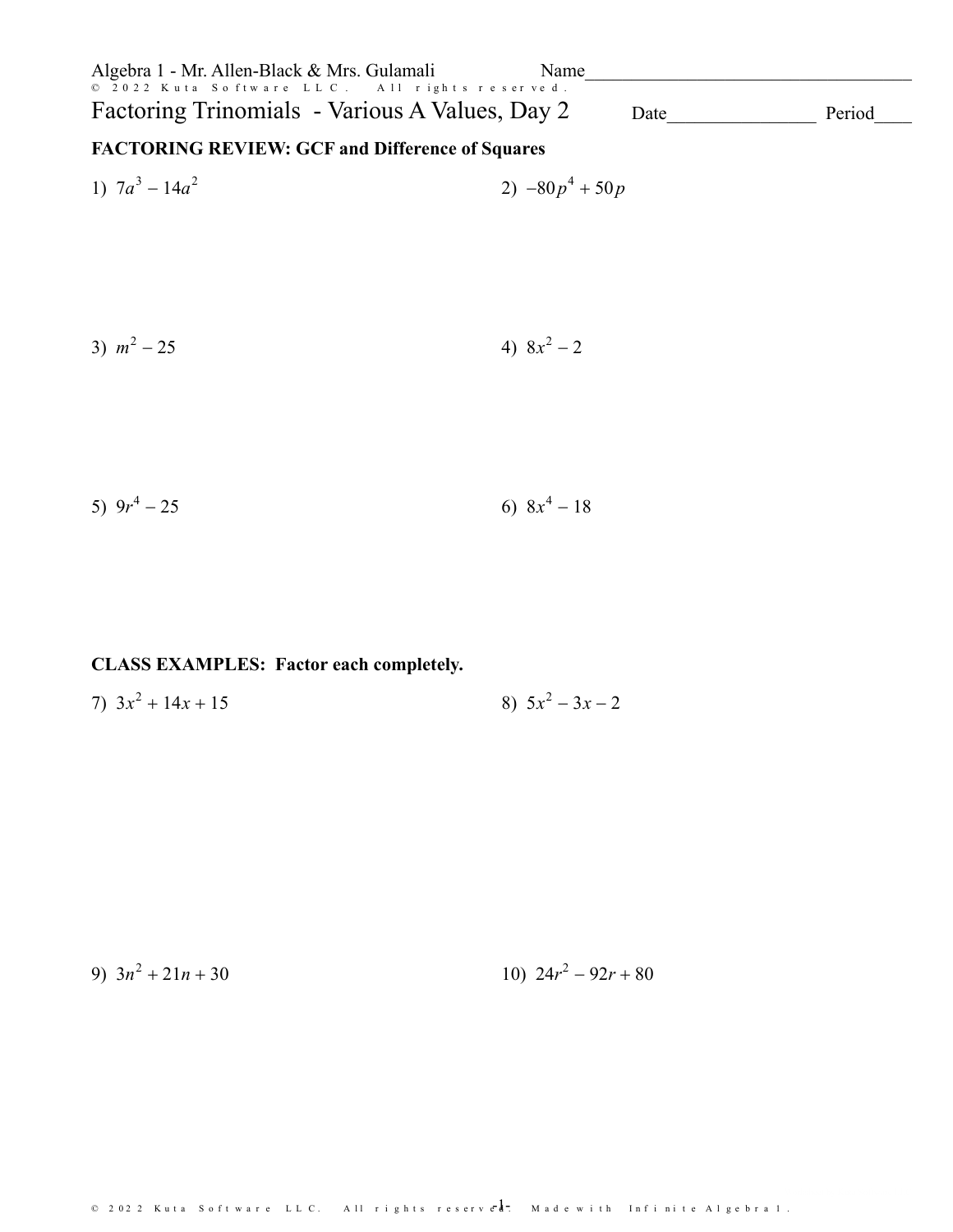## Factor each completely.

$$
11) \ \ 7x^2 - 43x + 6 \ \ 12) \ \ 5x^2 - 13x - 6
$$

13) 
$$
3v^2 + 2v - 1
$$
 14)  $4n^2 + 23n + 15$ 

15) 
$$
4x^2 - 21x - 18
$$
  
16)  $4n^2 + 17n + 15$ 

17) 
$$
7x^2 - 12x + 5
$$
  
18)  $3r^2 + 5r - 28$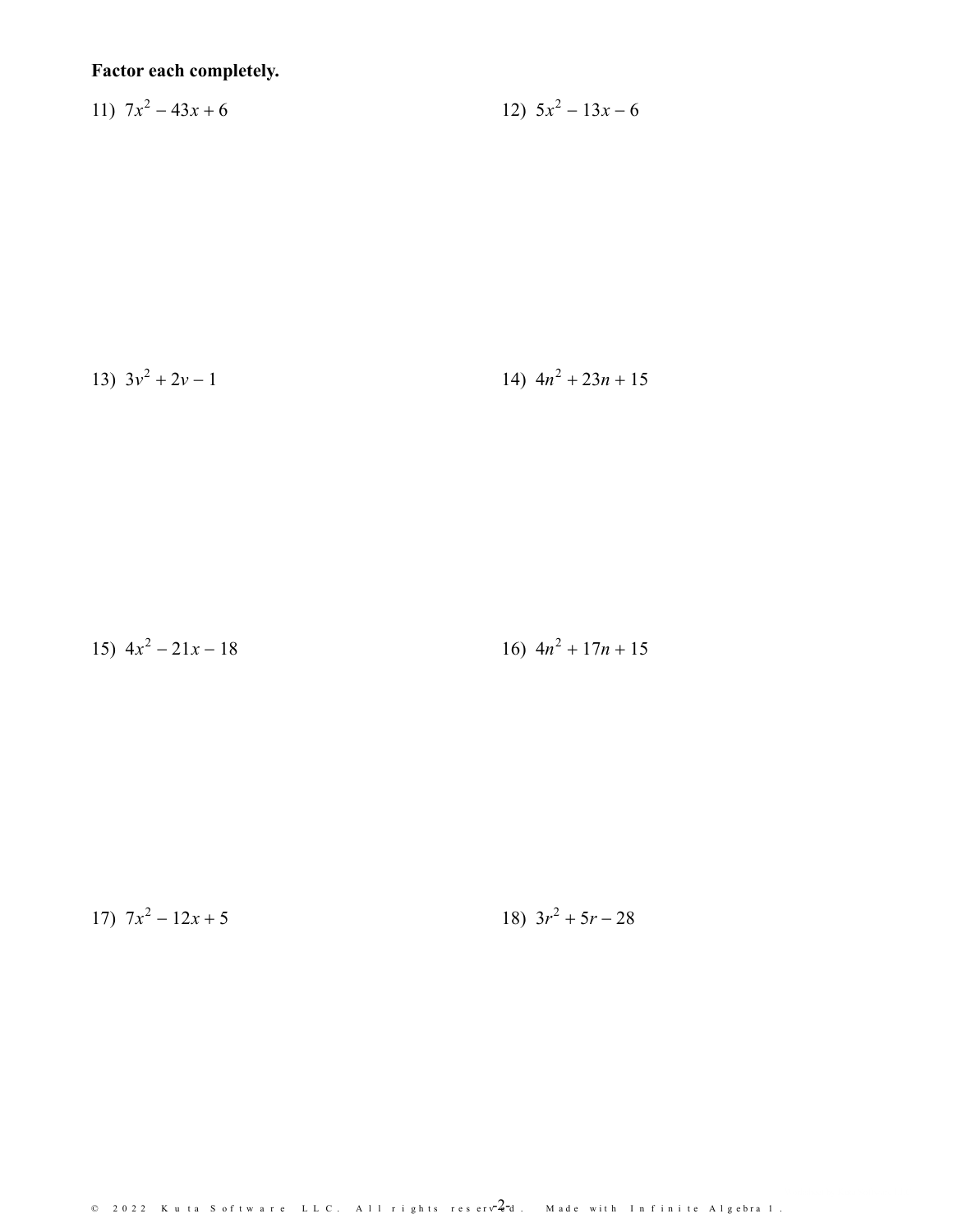19)  $6a^2 + 25a + 21$ 

## Factor each completely. (Don't forget to check for GCF's!)

$$
21) \ 8v^2 - 16v - 10 \qquad \qquad 22) \ 8n^2 + 30n - 50
$$

23)  $12b^2 - 24b + 9$ 24)  $8x^2 + 22x - 40$ 

25)  $12x^2 + 15x + 3$ 

26)  $8p^2 - 30p - 50$